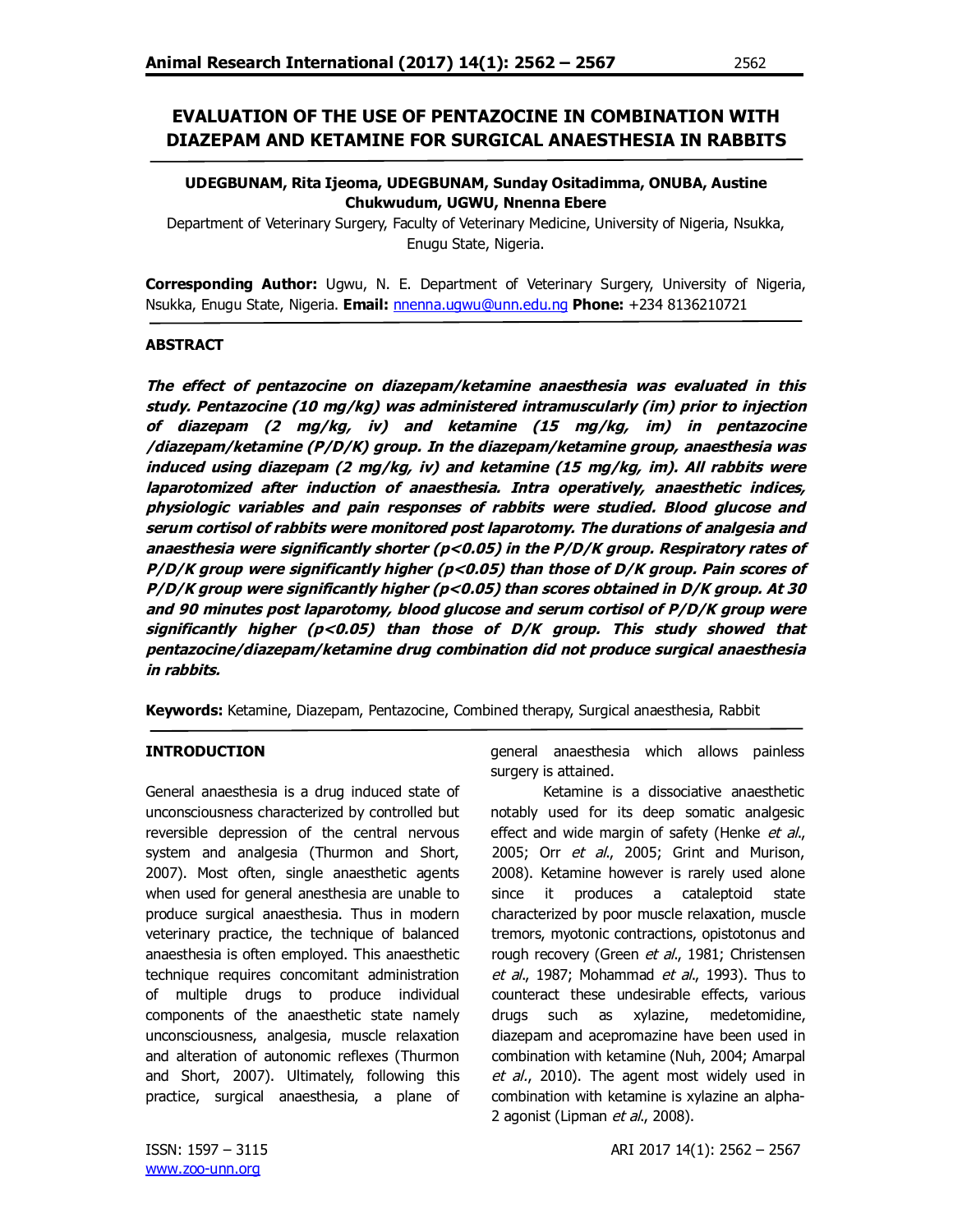Ketamine/xylazine combination has been reported to produce surgical anaesthesia in rabbit but with some mortality (White and Holme, 1976). Other ketamine based combinations described for anaesthetizing rabbits include ketamine/medetomidine (Orr et al., 2005; Grint and Murison, 2005; Amarpal et al., 2010), ketamine/acepromazine (Amarpal et al., 2010; Oguntoye and Oke, 2014) and ketamine/xylazine (Henke et al., 2005; Amarpal et al., 2010; Oguntoye and Oke, 2014). Diazepam/ketamine combination produces short duration anaesthesia, fair muscle relaxation and minimal cardiopulmonary depression in goats (Ghurashi *et al.*, 2009). Although this combination appears ideal for rabbit anaesthesia, it produces inadequate surgical analgesia (Redah, 2011; Oguntoye and Oke, 2014**)**. Therefore, to attain a plane of surgical anaesthesia there may be need for the administration of potent analgesics pre operatively prior to use of diazepam/ketamine for anaesthesia.

Pentazocine is an agonist-antagonist opioid and exerts mild analgesic action by acting on the kappa opioid receptor (Lamont and Mathews, 2007; Lipman et al., 2008). Previous studies carried out using rabbits showed that use of butorphanol (an agonist-antagonist opioid) in combination with xylazine/ketamine improved operating conditions in rabbits (Marini et al., 1992). Despite the aforementioned benefit of concurrent use of this opioid for general anaesthesia, nothing is known of the effect of pentazocine on the quality of anaesthesia produced by diazepam/ketamine drug combination. This study evaluated the effect of prior use of pentazocine on diazepam/ketamine anaesthesia. To ascertain this, the anaesthetic and analgesic effects of pentazocine/diazepam/ketamine combination were compared with those of diazepam/ketamine combination.

### **MATERIALS AND METHODS**

**Animals:** Twenty 10 months old male New Zealand white rabbits weighing between 1.2 – 1.8 kg were used in this study. They were housed in standard cages and were left to acclimatize for 14 days. During the period of study, they were fed with commercial breeders' diet supplemented with potatoes' leaves and water was provided ad libitum. After acclimatization, the rabbits were randomly assigned to two treatment groups of five rabbits, each rabbit represented a replicate. The groups were the diazepam/ketamine (D/K) and pentazocine/diazepam/ketamine (P/D/K) groups respectively. This research was approved by the Animal Ethics Committee, University of Nigeria, Nsukka.

**Pre-anaesthetic protocols:** Baseline readings of heart rates (HR) and respiratory rates (RR) of rabbits were obtained at 0 minute before anaesthetic induction. Blood samples were collected from jugular veins of rabbits and dispensed into tubes containing ethylene diamine tetra acetate (EDTA) and into test tubes without anticoagulant. Blood glucose values were determined by the glucose oxidase method using a commercial glucose kit (Accu-chek Advantage II, Roche diagnostic, Germany). Serum separated from clotted blood samples were collected within 30 minutes and used for serum cortisol determination using a commercial enzyme linked immunosorbent assay kit.

**Induction of anaesthesia:** In P/D/K group, 10 mg/kg pentazocine (Pentalab, Laborate Pharmaceutical, India) was injected intramuscularly 30 minutes before intravenous injection of 2 mg/kg diazepam (Valium, Roche, France). After a 5 minutes latency period, 15 mg/kg ketamine (Ketamine, Rotex Medica, Germany) was injected intramuscularly to induce anaesthesia. Rabbits in diazepam /ketamine (D/K) group were injected with 2 mg/kg diazepam intravenously five minutes prior to intramuscular injection of 15 mg/kg ketamine.

**Laparotomy:** After induction of anaesthesia, rabbits were placed on insulated operating tables and their midventral abdomen shaved and prepared for aseptic surgery. A paramedian laparotomy incision was made 2 cm caudal to the xiphoid region down to 1 cm below the umbilicus through the subcutaneous tissues,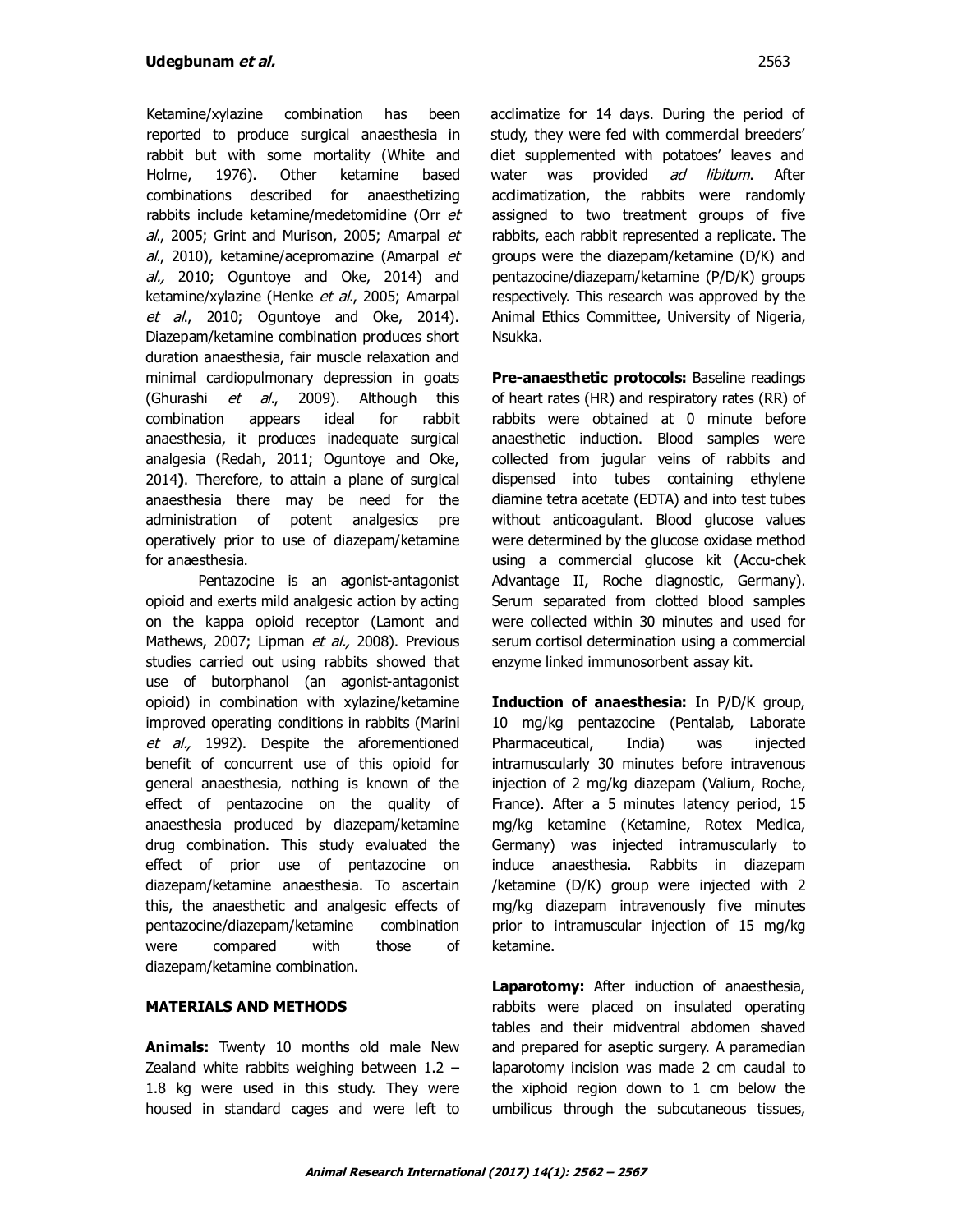muscle and peritoneum and into the abdomen. Thereafter, the peritoneum, muscles and subcutaneous tissues were sutured with simple continuous pattern using size 2/0 chromic catgut suture. The skin was sutured with size 2/0 silk using simple interrupted suture pattern.

**Post-surgical care:** On completion of surgery, each rabbit was thoroughly dried and returned to its cage where food and water were provided. Penicillin (0.5 mg/kg body weight) and streptomycin (1 mg/kg body weight) were injected intramuscularly once daily for 5 days post surgery to all the rabbits. After postoperative pain assessments at 90 minutes in both groups, pentazocine (5 mg/kg body weight) was administered intramuscularly after laparotomy and subsequently once daily for another 2 days to rabbits in both groups.

**Anaesthetic Variables:** The following were studied intra and post operatively.

**Induction time:** Time from end of ketamine injection to onset of recumbency.

**Duration of analgesia:** Time from onset of analgesia to return of response to surgical manipulations.

**Duration of anaesthesia:** Time from loss of righting reflex to return of righting reflex.

**Heart and respiratory rates:** Heart and respiratory rates of rabbits were measured intra operatively at 10 minutes and post operatively at 20 and 30 minutes.

**Pain assessments:** Pain responses of rabbits were studied during incision and closure of the skin, subcutaneous tissue and muscles. Pain responses were categorized as mild, moderate and severe. These categories were allotted numerical scores viz: 1 (mild), 2 (moderate) and 3 (severe).

**Blood glucose and serum cortisol:** Blood glucose and serum cortisol of rabbits were measured intra operatively at 10 minutes and post operatively at 30 and 90 minutes.

**Data Analysis:** The mean parametric data obtained in the P/D/K group were compared respectively with those of D/K group using Ttest. Pain scores were compared using Kruskall-Wallis test. Probability values less than 0.05 were considered significant.

## **RESULTS AND DISCUSSION**

Assessment of the duration of analgesia and anaesthesia as presented in Table 1 showed that duration of analgesia and anaesthesia of the P/D/K group were significantly shorter (p<0.05) compared to that of D/K group. These results suggested that pre-anaesthetic administration of pentazocine shortened the durations of analgesia and anaesthesia produced by diazepam/ketamine combination. Apparently it appeared that pentazocine shortened the short duration of D/K anaesthesia either due to its stimulant effect on the central nervous system (CNS) or due to its antagonist effect on ketamine. Central nervous system excitation has been reported following the use of opioids in cats, horses, sheep, goats and pigs (Branson et al., 2001). Thus, pentazocine might have counteracted the CNS depressant effect of both diazepam and ketamine thereby shortening the duration of anaesthesia produced by D/K combination.

Heart rates (HR) of D/K and P/D/K groups increased though statistically they were not different (p>0.05) at all-times during surgery (Table 2). Respiratory rates (RR) of both D/K and P/D/K groups decreased by 10 minutes post induction of anaesthesia with subsequent increase noted post-operatively (Table 2). The RR of P/D/K group was significantly higher (p<0.05) than those of D/K group at all-times during the study. In a study by Booth (1988), diazepam was reported to have minimal cardiovascular effect while in another study; Kumar and Kumar (1984) reported that ketamine increased the heart rate of rats and rabbits. On the other hand, use of pentazocine have been shown to cause dose dependent increase in blood pressure of conscious, curarized-conscious and anaesthetized dogs (Kucukhuseyin, 2003).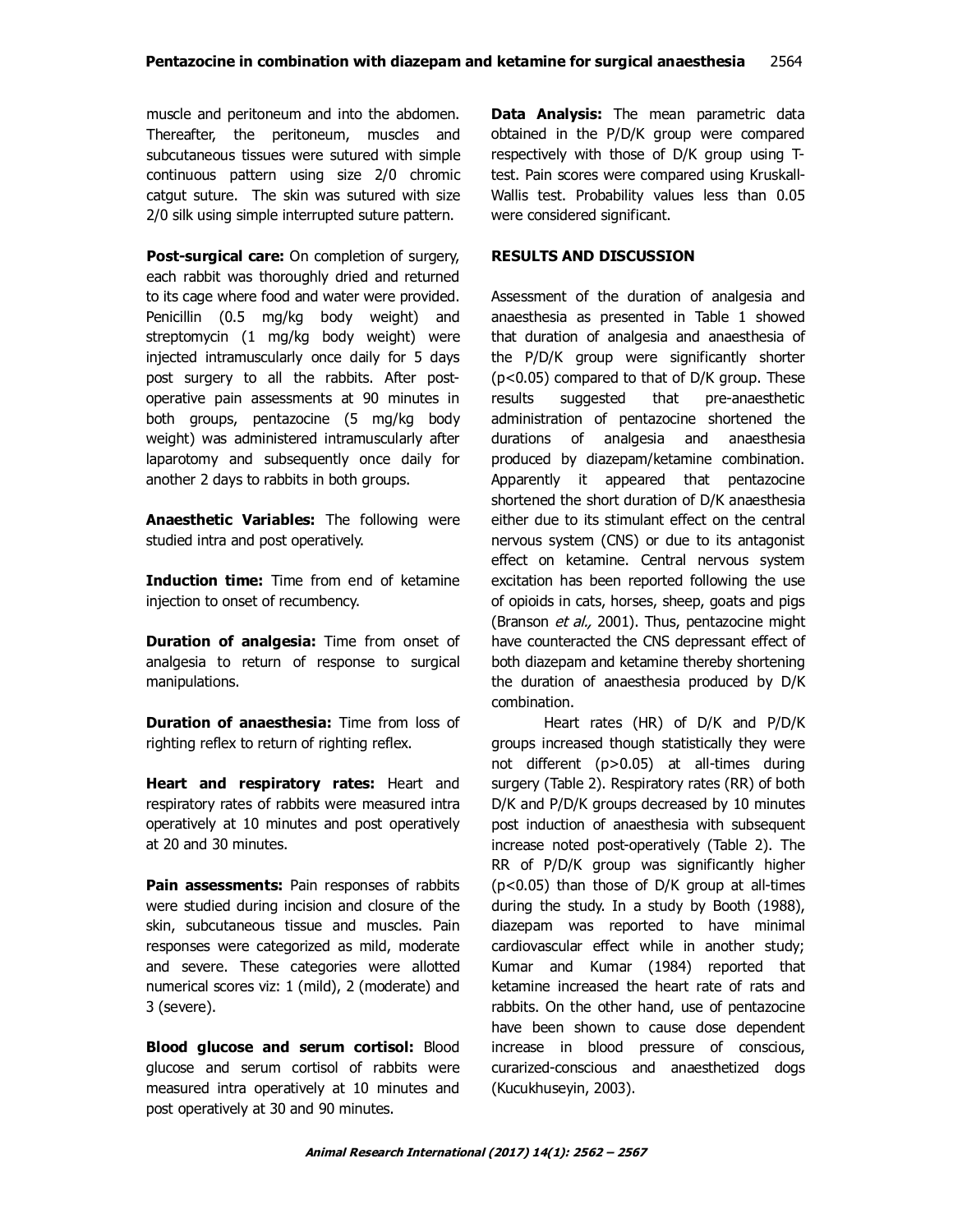| <b>Groups</b> | <b>Anaesthetic variables (minutes)</b> |                              |                                |  |  |  |  |  |  |
|---------------|----------------------------------------|------------------------------|--------------------------------|--|--|--|--|--|--|
|               | <b>Onset of anaesthesia</b>            | <b>Duration of analgesia</b> | <b>Duration of anaesthesia</b> |  |  |  |  |  |  |
| D/K           | $3.0 \pm 0.5$                          | $46.4 \pm 5.0^{\circ}$       | 76.2 $\pm$ 6.4 <sup>a</sup>    |  |  |  |  |  |  |
| P/D/K         | $4.8 \pm 0.9$                          | $13.2 \pm 2.9^b$             | $25.8 \pm 4.0^b$               |  |  |  |  |  |  |

Different superscript on D/K and P/D/K indicates significantly different means at p<0.05

### **Table 2: Mean heart (HR) and respiratory rates (RR) of anaesthetized rabbits**

| <b>Variables</b> | <b>Groups</b> | <b>Baseline</b><br>$t = 0$ min | Intra-operative<br>period     | <b>Post-operative</b><br>period |                               |
|------------------|---------------|--------------------------------|-------------------------------|---------------------------------|-------------------------------|
|                  |               |                                | $t = 10$ min                  | $t = 20$ min                    | $t = 30$ min                  |
| HR (beats/min)   | D/K           | $250.8 \pm 11.9$               | $267.8 \pm 8.5$               | $276.3 \pm 9.9^{\circ}$         | $289.9 \pm 3.1^a$             |
|                  | P/D/K         | $248.0 \pm 11.0$               | $268.0 \pm 17.9$              | $288.8 \pm 13.3^b$              | $292.8 \pm 6.0^b$             |
| RR (breaths/min) | D/K           | $258.0 \pm 8.0$                | $144.0 \pm 50.3$ <sup>a</sup> | $171.6 \pm 35.5^{\circ}$        | $213.6 \pm 17.3$ <sup>a</sup> |
|                  | P/D/K         | $262.4 \pm 11.0$               | $221.1 \pm 11.3^{\circ}$      | $228.0 \pm 13.3^b$              | $243.9 \pm 13.1^{\circ}$      |

Different superscript on D/K and P/D/K indicates significantly different means at p<0.05

Based on these earlier reports, we suggest that the observed increase in heart rates of rabbits in both groups in the intra operative period might be pain or drug induced. The finding of respiratory depression in both groups was at variance with previous reports documented after injection of diazepam/ketamine (Kul et al., 2000; Ghurashi et al., 2009) and pentazocine (Kucukhuseyin, 2003). The finding in D/K group was however similar to that reported by Oguntoye and Oke (2014) following use of this drug combination in rabbits. Therefore RR of all rabbits might have decreased since rabbits are prone to respiratory depression during anaesthesia (Orr et al., 2005; Peeters et al., 2008). In the post-operative period, both HR and RR of rabbits increased with those of P/D/K group being significantly higher than those of D/K group. This increased in both vital parameters of rabbits post-operatively probably occurred in response to pain. Studies have shown that post-operative changes in these variables might occur in response to pain in the animals (Flecknell, 1987; Scott et al., 1994). According to these researchers, the administration of analgesics prior to the procedures prevented the occurrence of these changes. Furthermore, the higher HR and RR of rabbits in P/D/K group throughout the post operative period suggest that use of pentazocine prior to laparotomy did not significantly reduce laparotomy-induced pain response in rabbits.

Pain scores of P/D/K group were significantly (p<0.05) higher than scores obtained in D/K group during skin incision, muscle incision, muscle stitching and skin stitching (Table 3).

|  |  |  | Table 3: Intra-operative pain scores in    |  |
|--|--|--|--------------------------------------------|--|
|  |  |  | tissue layers of rabbits during laparotomy |  |

| <b>Pain scores</b> |                 |  |  |  |  |  |
|--------------------|-----------------|--|--|--|--|--|
| D/K                | P/D/K           |  |  |  |  |  |
| $2.4 \pm 0.8a$     | $2.6 \pm 0.8$ b |  |  |  |  |  |
| $2.0 \pm 0.0 a$    | $2.4 \pm 0.4$ b |  |  |  |  |  |
| $1.0 \pm 0.0$ a    | $2.0 \pm 0.5$ b |  |  |  |  |  |
| $1.4 \pm 0.2$ a    | $2.4 \pm 0.4$   |  |  |  |  |  |
|                    |                 |  |  |  |  |  |

Different superscript on D/K and P/D/K indicates significantly different means at  $p<$  0.05

Also, in the intraoperative and post-operative periods, blood glucose and serum cortisol of P/D/K group were significantly higher (p<0.05) than those of D/K group (Table 4). The results of the above mentioned assessments suggested that more pain was felt in P/D/K group. Earlier, Lascelles et al. (1995) reasoned that failure of pre-emptive drug action might arise from inadequate binding of the analgesic drugs to the relevant receptors and inability of analgesic to remain effective throughout the surgical procedures. It has been proposed that ketamine might be a mu and kappa opioid receptors antagonist (Hirota et al., 1999). Thus since pentazocine has agonist activity at the kappa opioid receptor, we suggest that ketamine might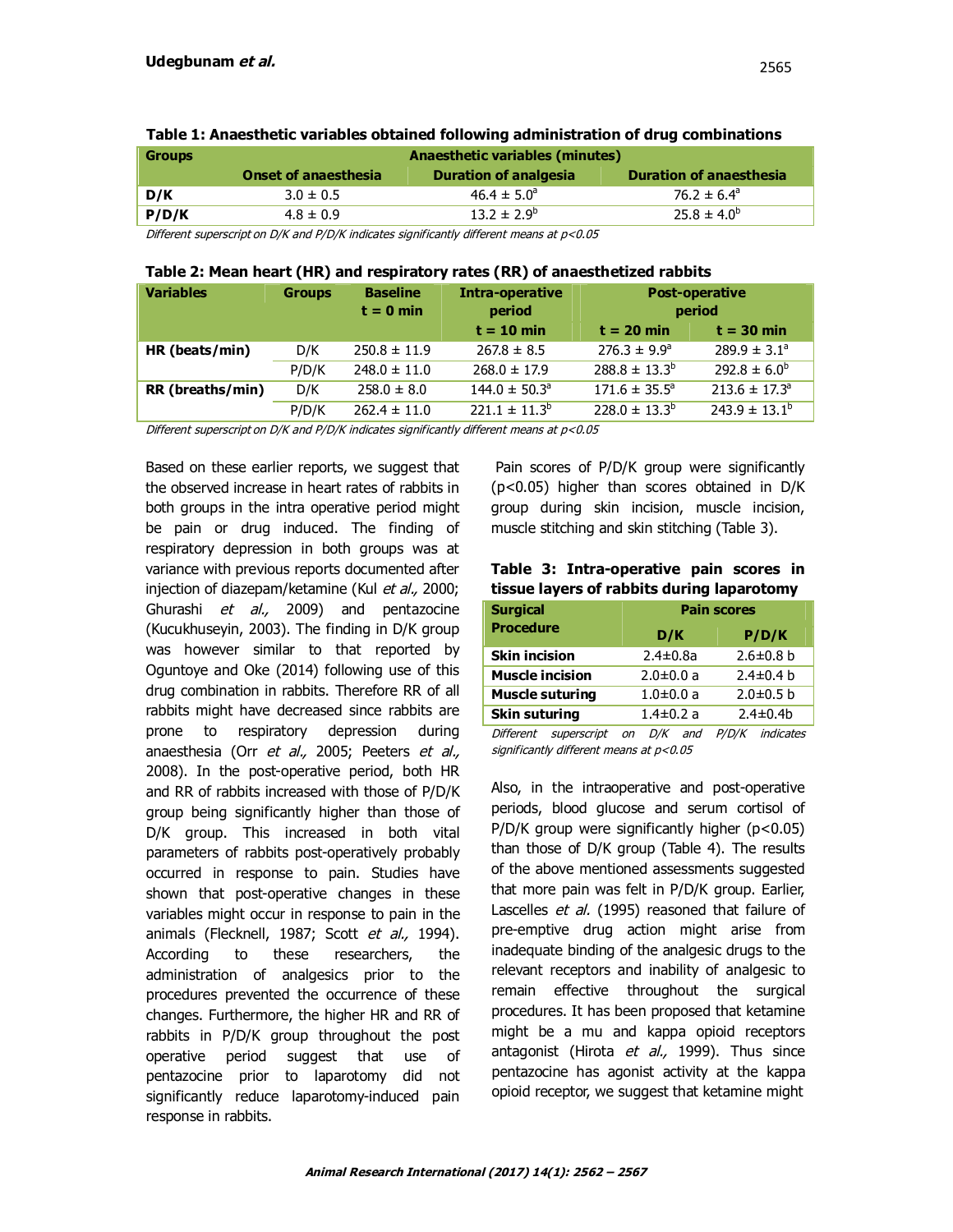| <b>Variables</b>     | <b>Groups</b> | <b>Baseline</b> | Intra-operative period  | <b>Post-operative period</b> |                         |
|----------------------|---------------|-----------------|-------------------------|------------------------------|-------------------------|
|                      |               | $t = 0$ min     | $t = 10$ min            | $t = 30$ min                 | $t = 90$ min            |
| Glucose (mg/dl)      | D/K           | $160.7 \pm 8.3$ | $177.9 \pm 1.4^{\circ}$ | $287.5 \pm 3.7^{\circ}$      | $258.7 \pm 4.5^{\circ}$ |
|                      | P/D/K         | $148.0 \pm 1.3$ | $182.2 \pm 0.9^b$       | $316.6 \pm 4.7^b$            | $304.6 \pm 6.3^b$       |
| Cortisol $(\mu g/d)$ | D/K           | $43.9 \pm 4.1$  | $85.4 \pm 2.1^a$        | $108.1 \pm 1.9^a$            | $93.5 \pm 2.3^{\circ}$  |
|                      | P/D/K         | $37.6 \pm 6.9$  | $98.2 \pm 0.9^b$        | $122.8 \pm 2.4^{\circ}$      | $116.7 \pm 3.2^b$       |

| Table 4: Blood glucose and serum cortisol of rabbits at different time points after |  |  |  |  |  |  |
|-------------------------------------------------------------------------------------|--|--|--|--|--|--|
| laparotomy                                                                          |  |  |  |  |  |  |

Different superscript on D/K and P/D/K indicates significantly different means at p<0.05

have antagonized it thus reducing its intrinsic analgesic activity. Furthermore, this finding highlights the need for further research to evaluate the negative effect of pentazocine and other opioids on ketamine.

**Conclusion:** Pentazocine at the dose used in this study shortened the duration of analgesia and anaesthesia produced by diazepam /ketamine. Also, its use neither improved intra operative analgesia nor ameliorated laparotomyinduced post operative pain in rabbits. We therefore conclude that use pentazocine in combination with diazepam/ketamine did not produce surgical anaesthesia in rabbits.

### **REFERENCES**

- AMARPAL, P., KINJAVDEKAR, P., AITHAL, H., PAWDE, A., SINGH, J. and UDEHIYA, R. (2010). Evaluation of xylazine, acepromazine and medetomidine with ketamine for general anaesthesia in rabbits. Scandinavian Journal of Laboratory Animal Science, 37(3): 223 -227.
- BOOTH, N. H. (1988). Psychotropic agents. Pages 363 – 395. *In:* BOOTH, N. H. and MCDONALD, I. E. (Eds.), Veterinary Pharmacology and Therapeutics, 6<sup>th</sup> Edition, Iowa State University Press, Ames, USA.
- BRANSON, K. R., GROSS, M. E. and BOOTH, N. H. (2001). Opioid analgesics. Pages 274 – 310. In: ADAMS, H. R. (Ed.), Veterinary Pharmacology and Therapeutics, 8<sup>th</sup> Edition, Iowa State University Press, Ames, USA.
- CHRISTENSEN, J., FOSSE, R. T., HALVORSEN, O. J. and MORILD, I. (1987). Comparison of various anaesthetic regimens in the domestic fowl. American Journal of Veterinary Research, 48(11): 1649 – 1657.
- FLECKNELL, P. (1987). Laboratory mammal anesthesia. Journal of Association of Veterinary Anesthetists, 14: 111-119.
- GHURASHI, M. A., SERI, H. I., BAKHEIT, A. H., ASHWAG, E. A. M. and ABAKAR, J. A. (2009). Evaluation of ketamine/diazepam anaesthesia for performing surgery in desert goats under field conditions. Australian Journal of Basic and Applied Sciences, 3(2): 455 – 459.
- GREEN, C. J., KNIGHT, J., PRECIOUS, S. and SIMPKIN, S. (1981). Ketamine alone and combined with diazepam or xylazine in laboratory animals: A 10 year experience. Laboratory Animal, 15(2): 163 – 170.
- GRINT, N. J. and MURISON, P. J. (2008). A comparison of ketamine-midazolam and ketamine-medetomidine combination for induction of anaesthesia in rabbits. Veterinary Anaesthesia and Analgesia, 35(2): 113 – 121.
- HENKE, J., ASTNER, S., BRILL, T., EISSNER, B., BUSCH, R. and ERHARDT, W. (2005). Comparative study of three intramuscular anaesthetic combinations (medetomidine /ketamine, edetomidine/fentanyl/midazolam, xylazine/ketamine) in rabbits. Veterinary Anaesthesia and Analgesia, 32(5): 261 – 270.
- HIROTA, K., OKAWA, H., APPADU, B. L., GRANDY, D. K., DEVI, L. A. and LAMBER, D. G. (1999). Stereoselective interaction of ketamine with recombinant  $\mu$ , κ and δ